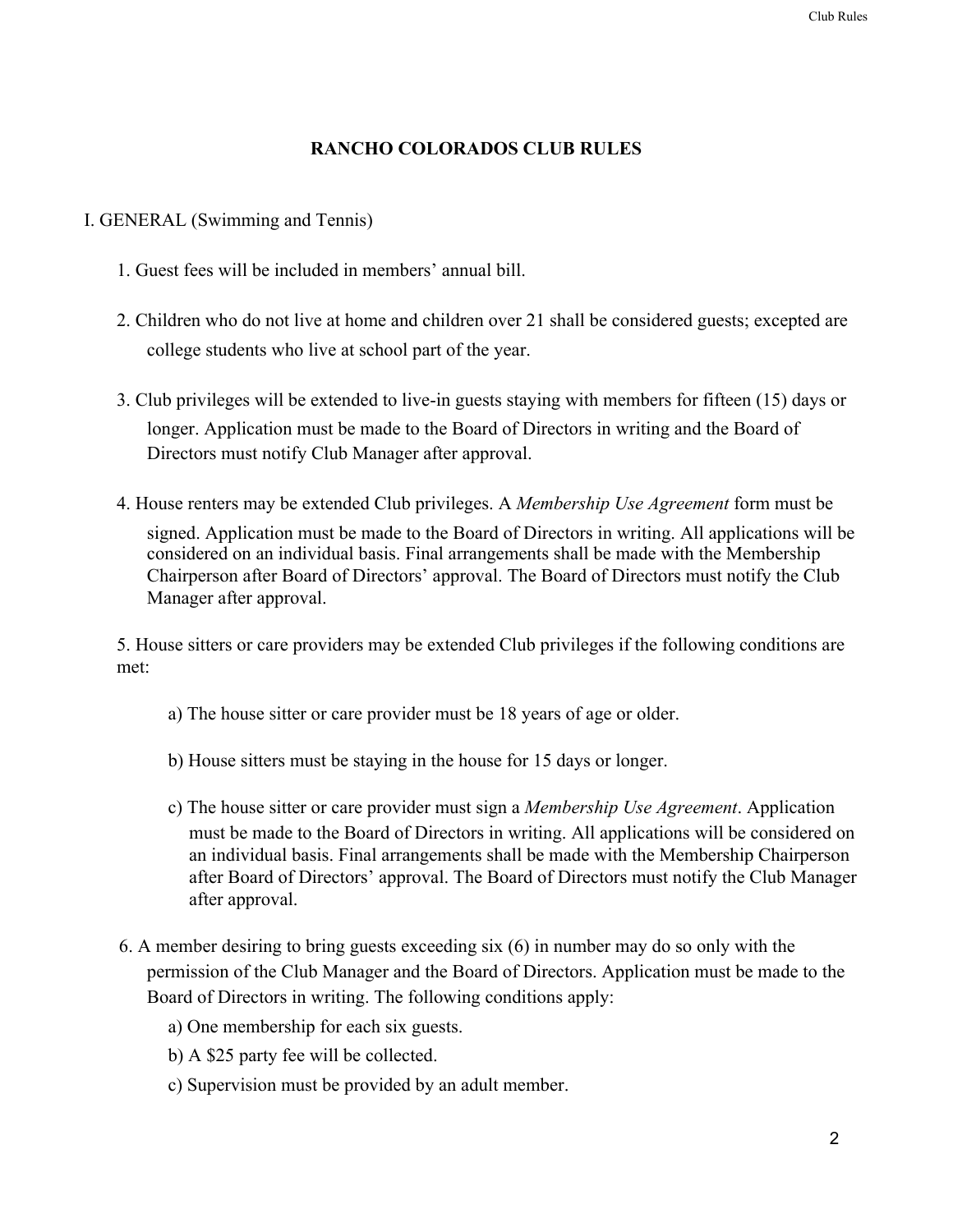- d) Payment of guest fees for all guests (\$3 per person).
- e) Use of Club on midweek days or on weekends from 12:00 3:00
- f) No pool or patio area used on swim meet evenings.
- g) No exclusive use of club areas.
- h) Company picnics are not permitted.
- i) Abide by the 8:00 p.m. pool closing time.
- j) After the Board of Directors' approval, notify the Club Manager.
- 7. No outside organization shall be allowed to use the Club facilities without approval, in advance, of the Board of Directors. Application must be made in writing to the Board of Directors.
- 8. If guest privileges are abused and overcrowding occurs, or if it appears that a member is bringing in the same guests an excessive number of times, the Board of Directors may assign a limit to the number of times a person may use the Club facilities as a guest.
- 9. When using the patio, picnic and barbecue facilities, members are responsible for clean-up of tables and litter.
- 10. Members and their guests are responsible for their own valuables.

11. Live-in guests, house sitters, care providers and house renters shall sign in using member's

name and roster number.

## II. SWIMMING

The following rules have been compiled with the hope of providing the maximum safety for the members and their children and to guide the official Rancho Lifeguard in maintaining safe conditions in the pool and surrounding area. The Lifeguards and all Rancho Colorados members have the authority to enforce all rules concerning the conduct of the members and their guests within the pool enclosure. YOUR COOPERATION IS REQUESTED TO ASSIST THEM IN MAKING THE POOL AN ACCIDENT-FREE AND COMPLETELY SAFE RECREATION AREA.

## A. GENERAL

1. Pool hours are posted at the pool clubhouse. *(Call 299-6993 if questionable weather conditions*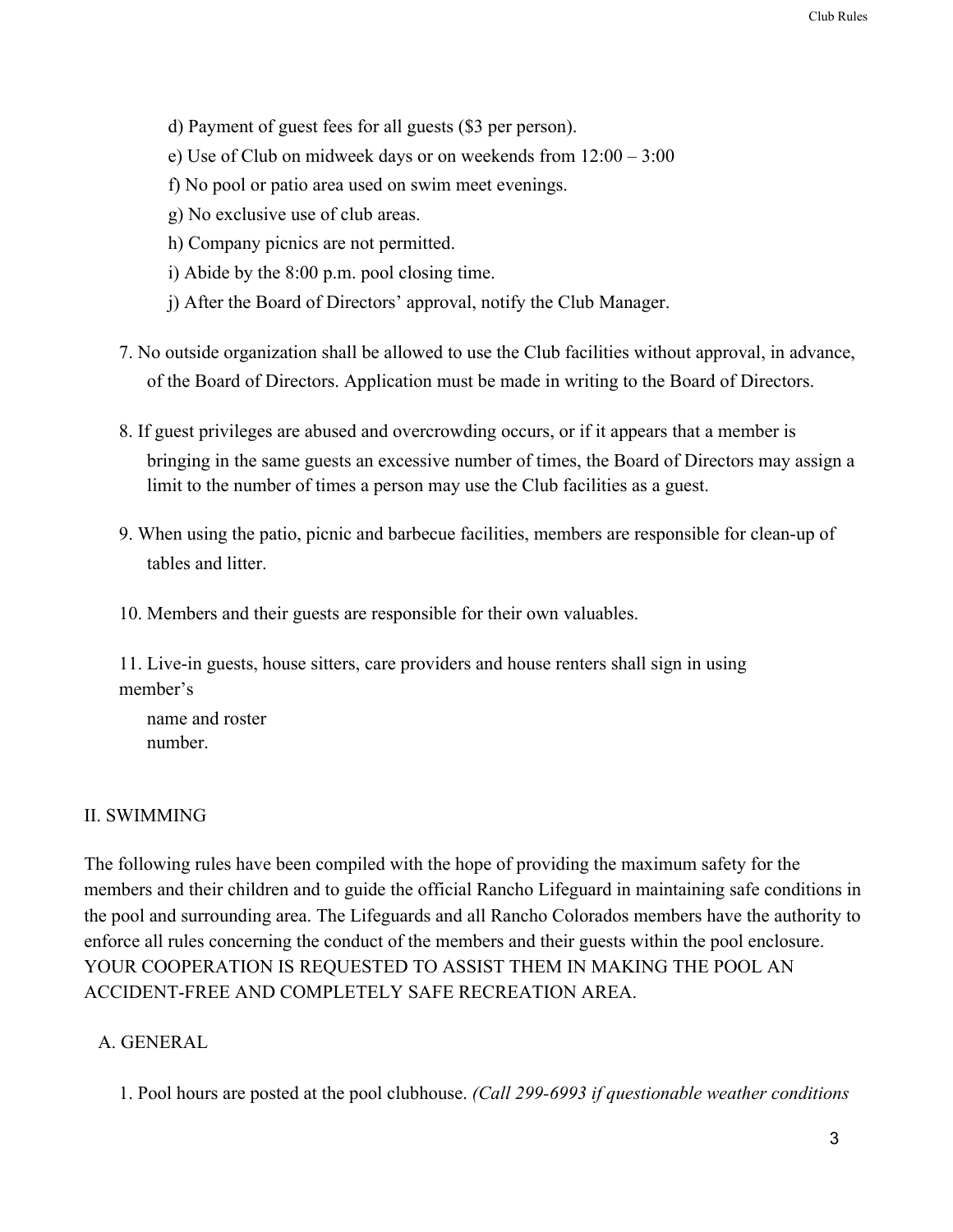*exist).*

2. Members must sign the register giving their member number, name, number of members present, and the number of guests.

3. The patio area is open to all Rancho members at 8:00 am, Monday through Friday, during the regular swim team season. Children under seven (7) years of age must be directly supervised by a member twelve (12) years or older. The pool area and office are off limits to all persons who are not directly involved in their workouts during swim team sessions. No skateboards, in- line skates, or bikes are to be ridden in the pool area, patio area, or the parking lot. Parents may be asked to remove their children from the club for repeated infractions of the club rules. If this occurs, it will be reported to the Board of Directors for appropriate follow-up.

- 4. Children seven (7) years of age and over must have satisfactorily passed a swimming test in order to utilize the pool without adult supervision. (The lifeguard on duty will administer the test.)
- 5. The club manager and pool lifeguards are authorized by the Board of Directors to evict any person for the balance of the day for disorderly conduct on the club premises. If the individual in charge believes the rule infraction warrants additional discipline, the case will be referred to the Board of directors.
- 6. Guards will clear the pool each hour on the hour. Only persons 18 years or over may swim during the 15 minute rest period following clearing of the pool. The time period will commence when the last child has left the pool.
- 7. Food and beverages are allowed around the pool and patio areas. Glass is absolutely not allowed; please transfer to plastic cups if necessary. Members are responsible to clean up their areas after use. Use trash cans located around the pool and patio area. Full meals are restricted to the patio area.
- 8. The club PA system and stereo shall only be operated by a board member or other member trained and qualified in its use. Care shall be taken to monitor the volume and appropriateness of the music as it relates to other member's enjoyment of the club as well as to our neighbors.

#### B. HEALTH AND SAFETY REGULATIONS:

1. Anyone having open sores or infections, fever, colds or coughs will not be allowed in the pool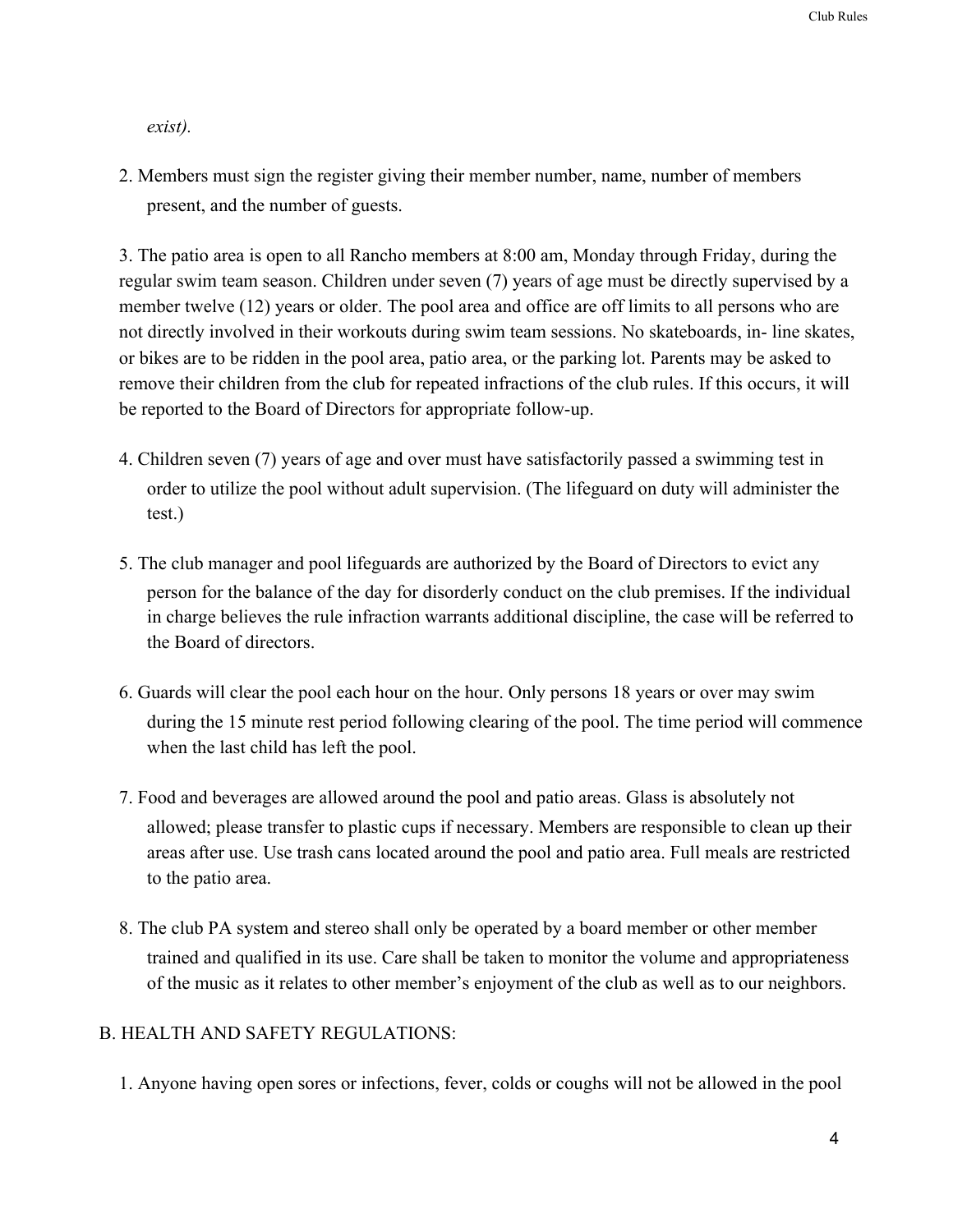area.

2. Showers must be taken before entering the pool or upon re-entering the pool after sunbathing. Showers should be limited to 2 minutes or less.

3. The wading pool is for children five (5) years and younger who are non-swimmers. Children in the wading pool shall be the responsibility of their parents or supervised by a person twelve (12) years or older.

- 5. Plastic diaper covers are required for those swimmers that are not potty trained ("swim diapers" alone are not acceptable.)
- 4. Absolutely no running in the pool area will be allowed. No pushing or throwing people into the pool will be allowed.
- 5. Only one person is allowed on the diving board at a time. No continuous jumping or diving off the sides of the board or hanging on the board will be allowed.
- 6. No diving or swimming across the pool from the sides under or around the board while the board is in use will be allowed.

7. Safety flotation devices worn by the users are only allowed when the user is directly supervised by the parent or designated adult sitter. No such devices will be allowed in the diving board area unless that supervising person is in the water with the user.

- 8. No pets shall be allowed in the pool and patio areas. Owners are responsible for the immediate removal of their pets.
- 9. Only regular swimming attire will be permitted in the pool (no cutoffs).

#### C. RULES REGARDING GUESTS:

1. Guests must be accompanied by a member twelve (12) years or older while in the pool area. Members are responsible for the conduct of their guests and for familiarizing them with the rules of the pool.

2. Members must sign in their guests and indicate the number of guests accompanying them.

3. The charge for swimming guests is \$3.00 per person per day.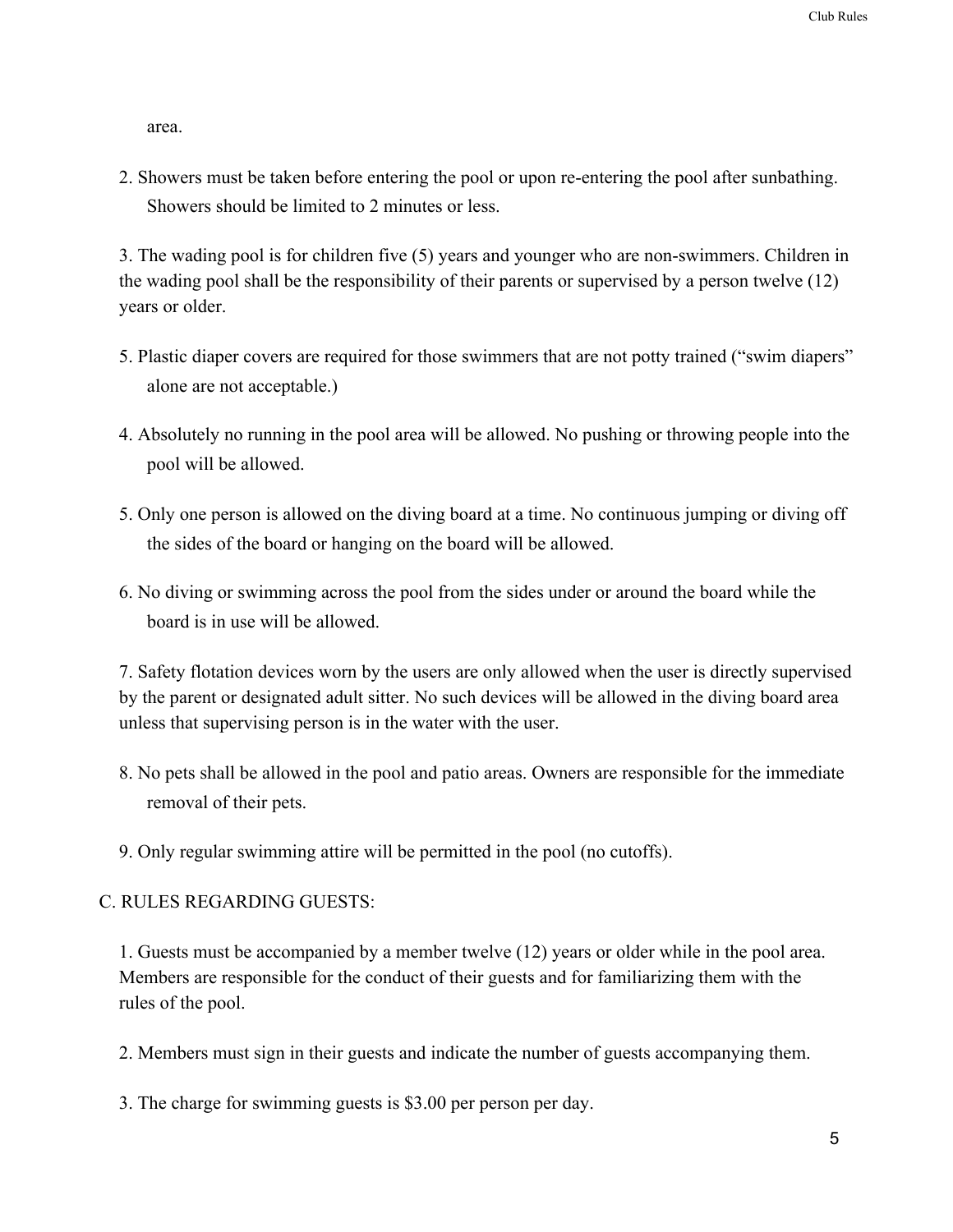4. A swimming guest is anyone over one (1) year of age in swimming attire.

### III. TENNIS

## A. EQUIPMENT:

1. Tennis shoes and appropriate attire only.

## B. GUESTS:

- 1. Members must circle their guest's name as well as their own name on the sign-in sheet.
- 2. Guests must be accompanied by a member on each court used by a guest. Guests cannot use courts more than two times a month. Guests that were Rancho members within the previous 12 months, may be a guest once per month.
- 3. Members will be billed for guest fees \$6.00 per person per day.
- 4. Guest fees do not apply to members of opposing teams in USTA League play including Adult League and Flex League play.

5. USTA League fee for non-members - \$50 per person, per team. Includes court time for matches and one team practice per week during the team's season. Guests that were Rancho members within the previous 12 months, may not join a Rancho team.

#### C. SIGN-IN SHEET:

1. PRINT names clearly. Include names of all players. Include member number.

2. Indicate names, court number, time, and date *prior* to taking court.

3. When signing in for doubles, there must be at least 3 of the 4 players present. (A 10-minute grace period is allowed for the 4th to arrive to qualify for the 1-1/2 hour play time). Time must be entered on the sign-in sheet before anyone may hit the ball.

D. WAITING: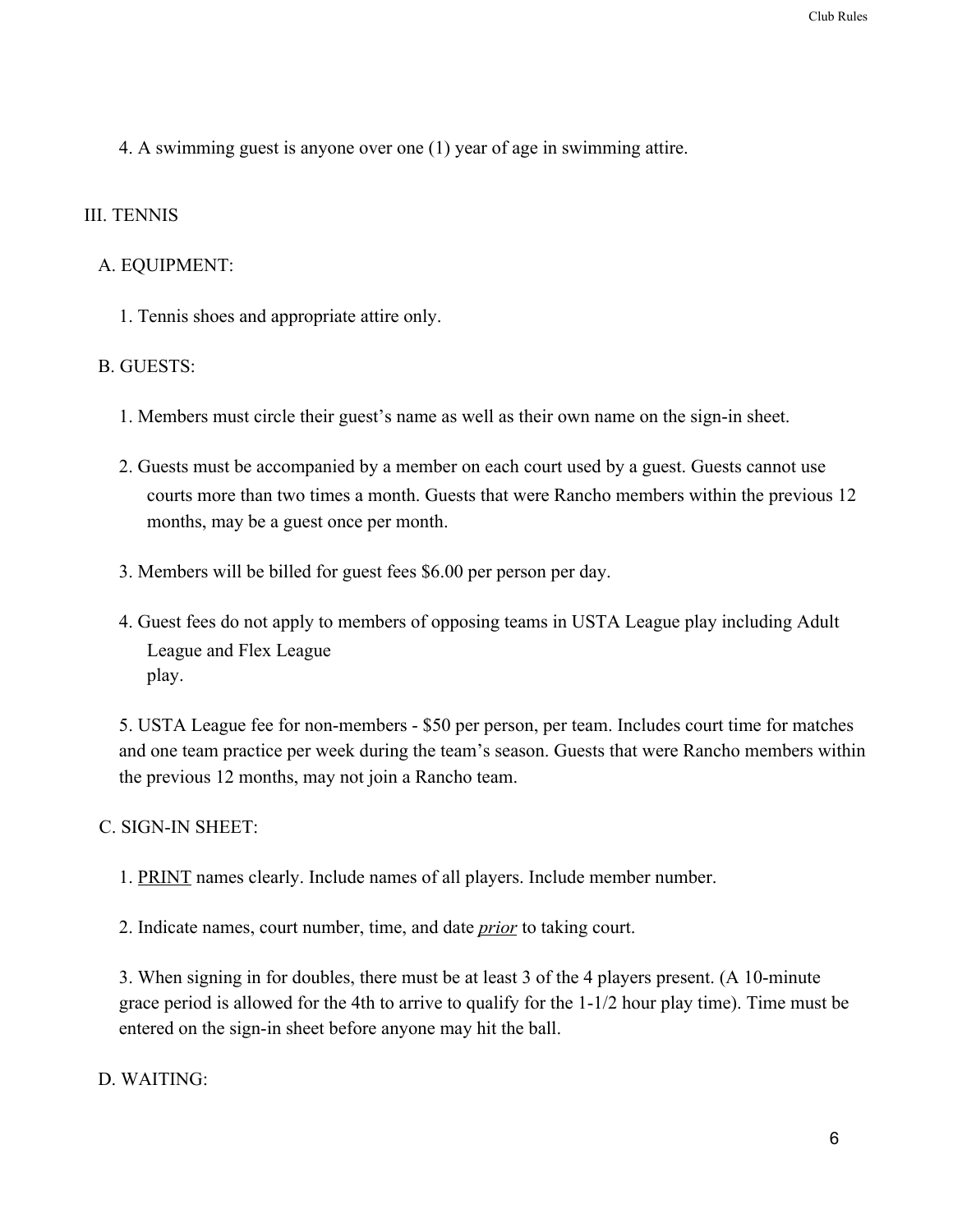- 1. If all courts are taken, sign in but write "waiting" in lieu of time.
- 2. One player of the waiting party must be continuously present.
- 3. Players may not be signed up "waiting" on both upper and lower courts at the same time.
- 4. When a court becomes available, the first players on the waiting list must take that court.
- 5. Players on the courts may not sign on the waiting list until after they have completed their complete playing period. New player(s) for singles or doubles may not put their name(s) on the waiting list until their playing time is up.

# E. HOLDING:

1. One player may hold a court for 10 minutes. This counts as playing time.

# F. PLAYING:

- 1. Singles may play for one (1) hour.
- 2. Doubles may play for one and one-half (1-1/2) hours.
- 3. Players may finish the game in progress (not set) before yielding court.
- 4. Players on the court may not alter their sign-in time until they have completed their original play period.
- 5. Playing time is measured from when you sign your time on the sign-in sheet and walk on the courts. There is no grace period.

6. Players may not alter their time from singles to doubles (1 hour to 1-1/2 hours) if other players join later. If players join you after you start, play time remains one (1) hour. After one (1) hour, players may add one-half (1/2) hour if no one is waiting or signed in on the waiting list.

7. Players on courts who have *not signed in or indicated time court was taken* may be asked to yield the court.

# G. JUNIORS: